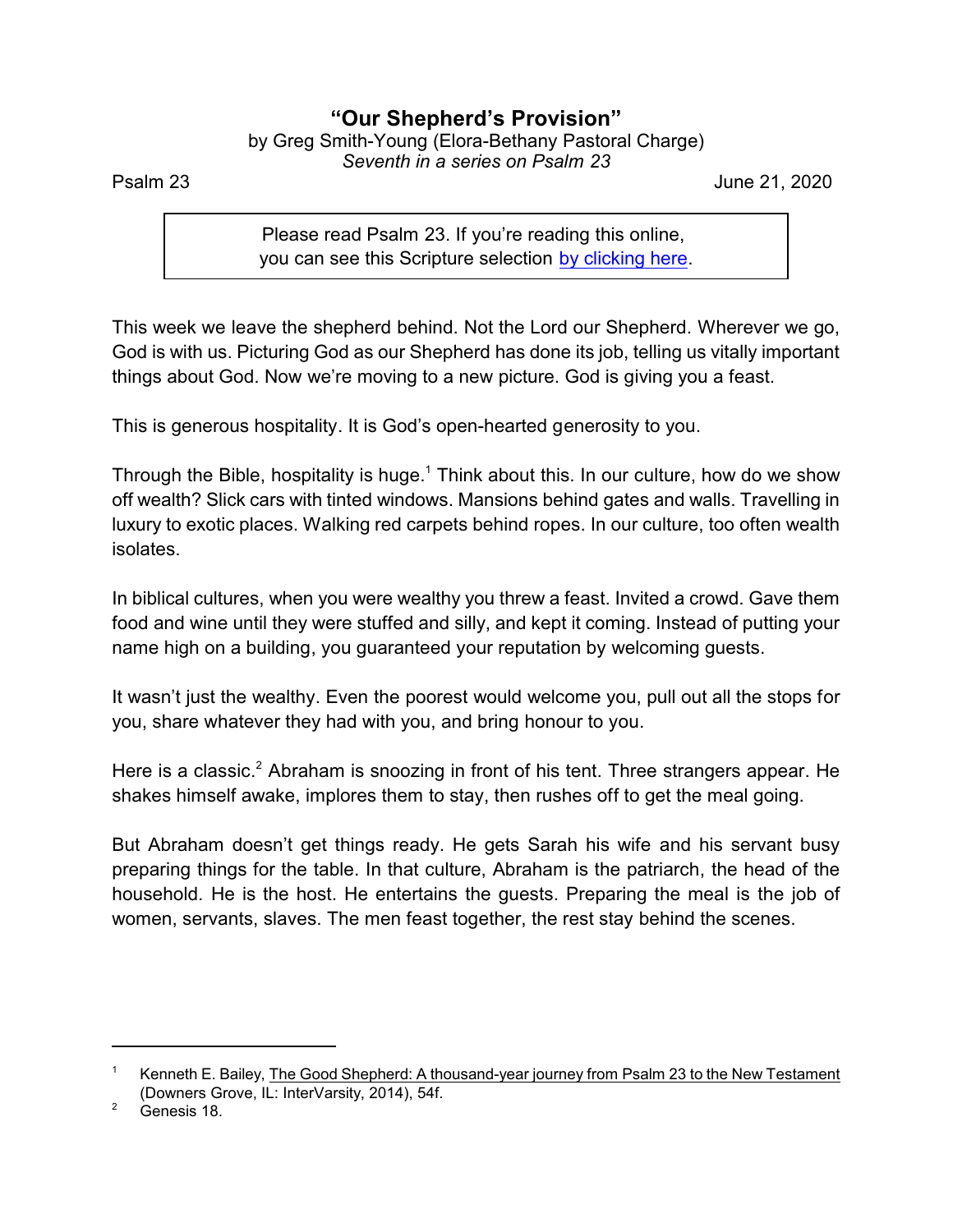In Abraham's story, everything goes according to that script. Except, it turns out the guests are in fact angels, even the LORD in disguise. So things do get strange. But that's that story. Let's come back to our Psalm.

II

*"You host me at a table,"* it says. Except that's not what it says."*You prepare a table before me. . . ."* That's about getting the meal ready. 3

It's one thing to say God is like a patriarch, magnanimously hosting us at God's wealthy table. I think that's part of the picture here. But the Psalm subverts what we'd expect. God is also like the traditional housewife, or servant, or slave, doing the work behind the scenes, preparing the feast for you.

For you.

Often, we focus on what we need to do for God. Absolutely! We are right to see our whole lives as offerings to God. Acting with love for God with everything you have, and everything you are. Acting with love for others, who are God's children too. That's what living a Godhonouring life is for you.

But everything about your God-honouring life starts, continues, and finishes with the "much more" God is doing for you.

God hosts you, and God gets everything ready for you. Anointing you with oil . . . that's to make you smell better. God makes you fit for the banquet. Filling your cup to the top, then again, and again. For you, God spares nothing.

This is God, whom Jesus shows us. Jesus is our shepherd, looking for the missing sheep. He is also the housewife, looking for you, her lost coin.<sup>4</sup> Jesus is the Saviour, kneeling as a servant to wash smelly feet, making you fit for the banquet.<sup>5</sup> Jesus put aside all his divine power and privilege, to suffer a slave's death a cross for you.<sup>6</sup>

<sup>3</sup> *"This phrase cannot mean 'set the table,' because in traditional Middle Eastern society people eat without using individual plates or eating utensils. Eating is carried out by tearing off a small piece of flat bread and using it to lift food from the common dish to the mouth. Each bite starts with a fresh piece of bread. There is nothing to do to 'set the table' except perhaps 'spread the rugs.'"* Bailey, 55.

<sup>4</sup> Luke 15.1-7. In the story that follows, of the prodigal father and his two wayward sons, we see a traditional patriarch who acts like a mother was expected to. All of these images, Jesus says, tell us about him.

<sup>5</sup> John 13.1-17.

<sup>6</sup> Philippians 2.5-11.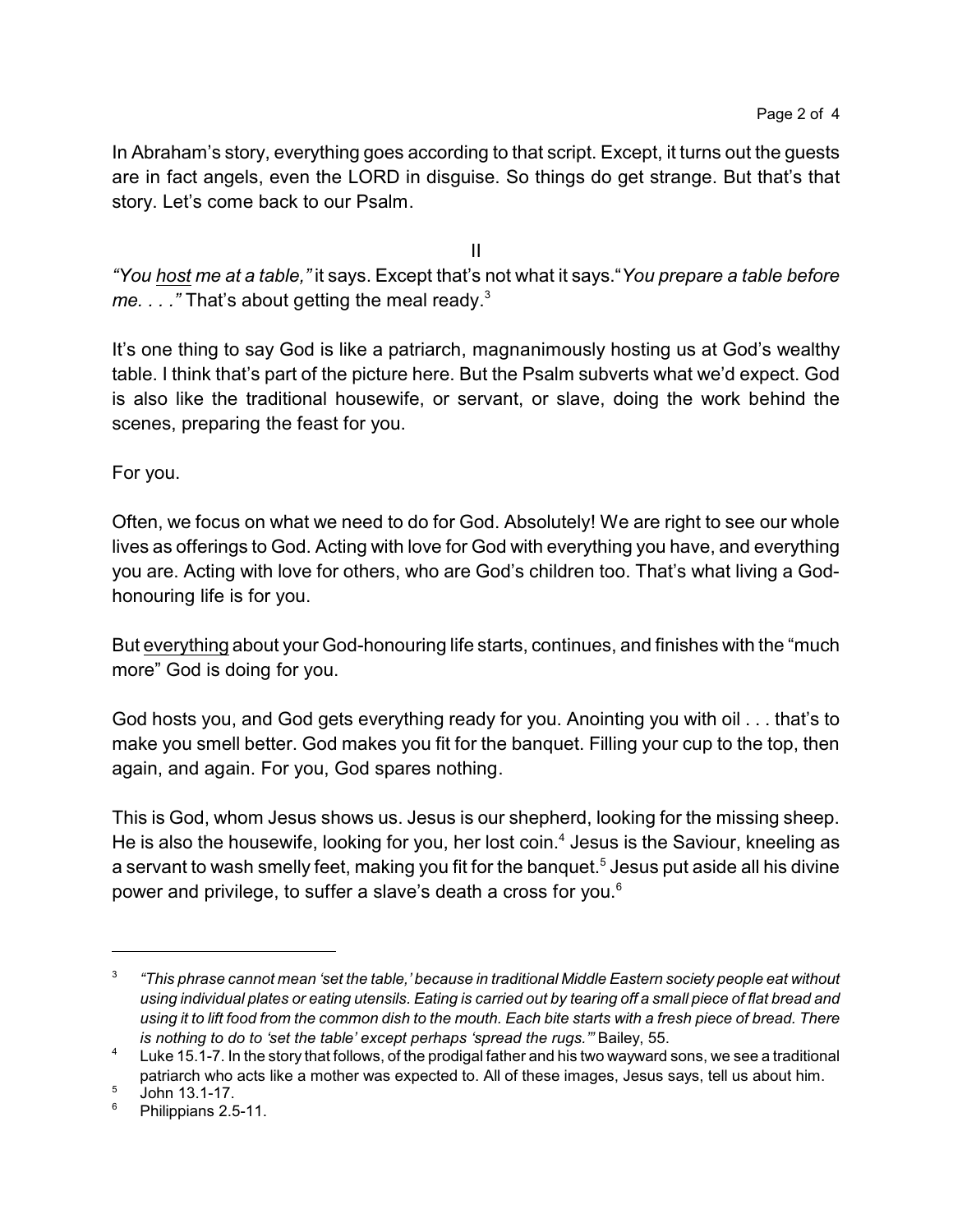For you. And for your enemies.

III

I chose Leonard Bernstein's setting of Psalm 23 for us to listen to a few minutes ago.<sup>7</sup> I like its beauty. I like hearing it sung in Hebrew. I also like how Bernstein breaks into Psalm 23 with verses from Psalm 2. He interrupts the comforting Shepherd Psalm with clashing words and sounds about nations raging against God and God's chosen king, God's messiah. They make themselves God's enemies.

Psalm 23 is honest about the valleys of shadowy darkness and death we go through. It is also honest about enemies.

God feasts you in clear view of those who despise you, and are out to defeat you, maybe even destroy you.

The Bible imagines that when God's Kingdom comes, it will be a feast. Jesus described those who would be there. Everyone gets invited. But who is drawn to Jesus? People whom our sinful world shuts out, Jesus welcomes in. $8$  Who is Jesus going to fete at his feast? Migrant workers. Undocumented border-crossers. Casualties of lynchings, slaveships, and residential schools. Want to be there too? Jesus invites you.

The trans woman who's been forced out of their church, is going to be sitting at the big table. Jesus wants to be their waiter.

IV

I need more help from Jesus, though, about this enemy-thing. What does he do with enemies?

He's walking through Jericho. Above the crowd, up a tree he sees Zacchaeus. A scoundrel. A thief. He corrupts his official power to exploit people, especially the poor whom God particularly loves. God-fearing people hate Zacchaeus, and Zacchaeus hates them. Jesus says to Zacchaeus, "Come down! We're going to your house for supper." No, Jesus does not prepare the feast. Still, in the view of all Zacchaeus righteous enemies, Jesus turns him into a friend. $9$ 

<sup>&</sup>lt;sup>7</sup> Chichester Psalms, Movement II. Performed by the choir of Wells Cathedral, Somerset, England (2001). https://www.youtube.com/watch?v=h7ADzn9ZPLQ

<sup>8</sup> Luke 14.15-23.

<sup>9</sup> Luke 19.1-10.